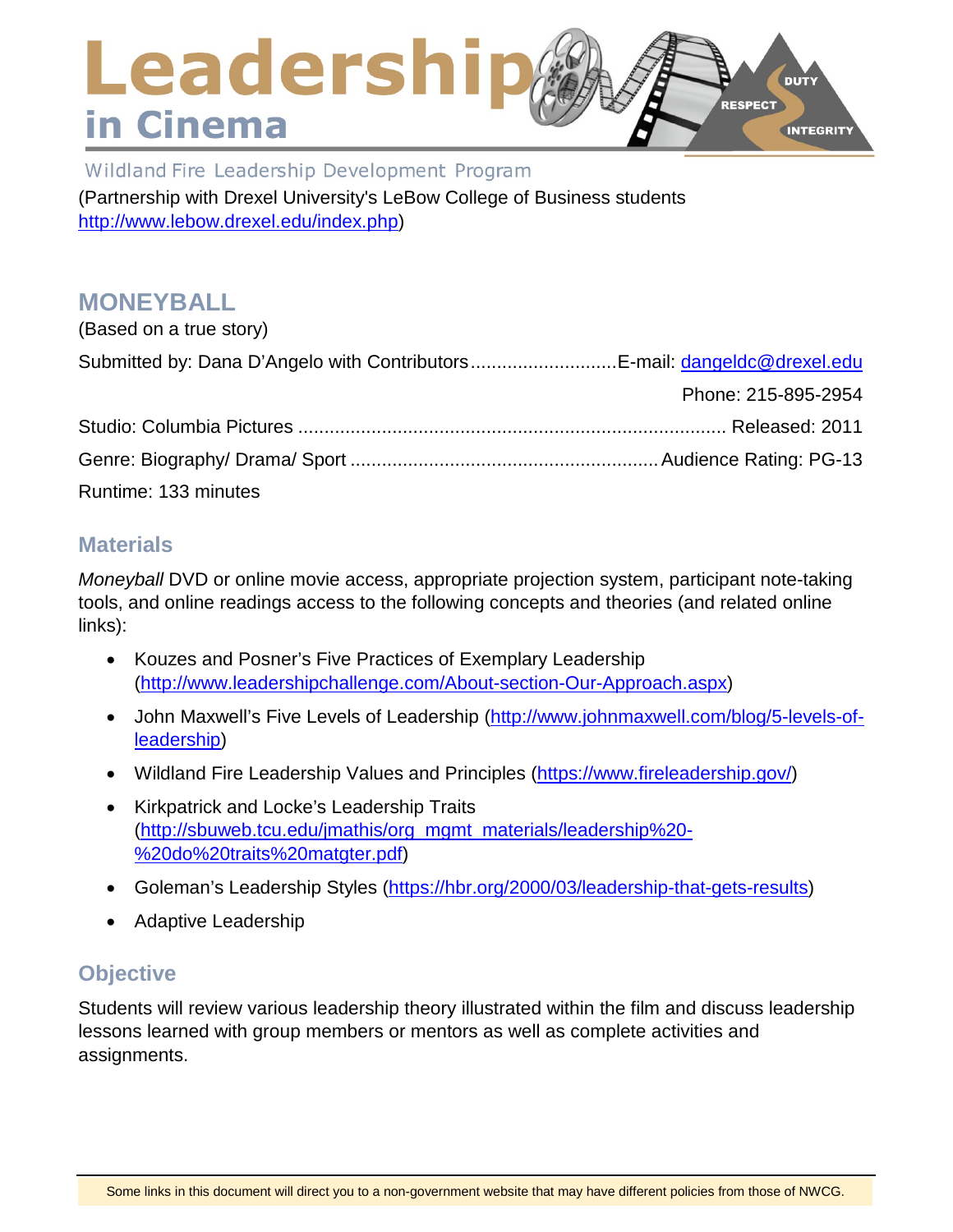# **Basic Plot**

With little fiscal leeway, general manager for the comparatively broke Oakland A's, Billy Beane, sets out to rethink the drafting and trading process, to meet both financial and competitive requirements using ivy league statistician, Peter Brand. Rebelling against the traditional system, which had proved ineffective on himself as a player years before, he assembles an unlikelyteam to try to achieve a winning season, despite their individual weaknesses, bargain players scouts considered flawed, but all of whom have an ability to get on base, score runs, and win games. The film is based on the 2003 book *Moneyball*: The Art of Winning an Unfair Game by Michael Lewis.

## **Cast of Main Characters**

# **Facilitation Options**

*Moneyball* is a great illustration of successful leadership in action. It has a large amount of characters who exhibit leadership theory. Students should be able to connect much of what they see in the film to the Five Behaviors of Leadership, the Five Levels of Leadership, the Wildland Fire Leadership Values and Principles and to Leadership Traits. The film also exemplifies the importance of adaptability to the success of a team/organization. Students can see how adaptive leadership is employed in the film, why it is used (in each situation), and how effective it was. Students should leave with an overall understanding of adaptive leadership and the situations that call for it which should aid in their development as leaders. Due to the nature of films and class structures, there is not always adequate time to watch the film in full. There is included in addition to the full-film facilitation structure a clip facilitation structure, however, a facilitator might find it helpful to identify some meaningful and relevant clips of their own to help to tailor the instruction to the specific audience.

*(Disclaimer: YouTube clips may become unavailable without notice.)*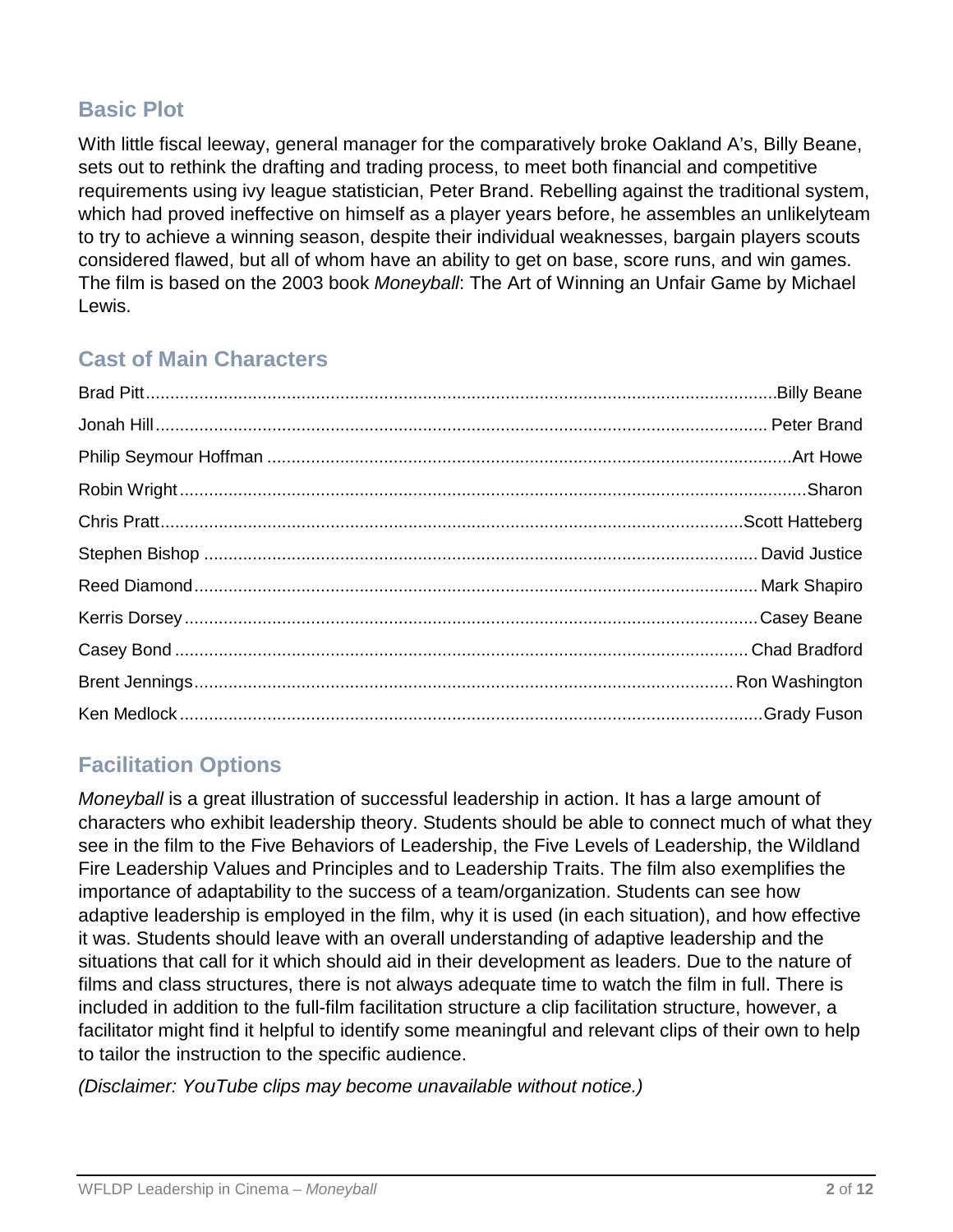#### **General Full-Film Facilitation Guidelines**

- 1. Assign applicable readings prior to class meeting time.
- 2. Review highlights of theory to be used.
- 3. Advise students to document and take note of any instances within the film that illustrate or challenge the ideas. A note-taking guide can be used.
- 4. Show film: *Moneyball*. If conducive to the learning environment, pausing for pertinent discussion is encouraged. Break at least once during the film.
- 5. Once the film is finished break into small groups.
- 6. Complete the discussion questions or the activity in the small breakout groups
- 7. Initiate discussion on the individual groups' findings with the class as a whole or mix groups and discuss the questions (the later could encourage familiarity if people in the class do not know each other).
- 8. Ask class to identify examples of theory from the film, and mediate subsequent discussion.
- 9. Lead class discussion on what they agree or disagree and encourage the use of specific examples from the film and personal experiences.
- 10.Close the class by encouraging students to identify additional real world examples as well as relate it to other films possibly studied.

#### **General clip facilitation guidelines**

- 1. Assign applicable readings prior to class meeting time.
- 2. Review highlights of theory to be used in the various clips selected.
- 3. Break into small groups.
- 4. Show clips, each one followed by a short discussion in these groups of the theory highlighted.
- 5. Close the class by encouraging students to identify additional real world examples as well as relate it to other films possibly studied.

## **Part One: Kouzes and Posner Leadership Behaviors in** *Moneyball*

#### **Objective**

Students will examine Kouzes' and Posner's Leadership Behaviors as displayed in *Moneyball*. Using critical thinking, evaluate the characters and their actions that display these behaviors.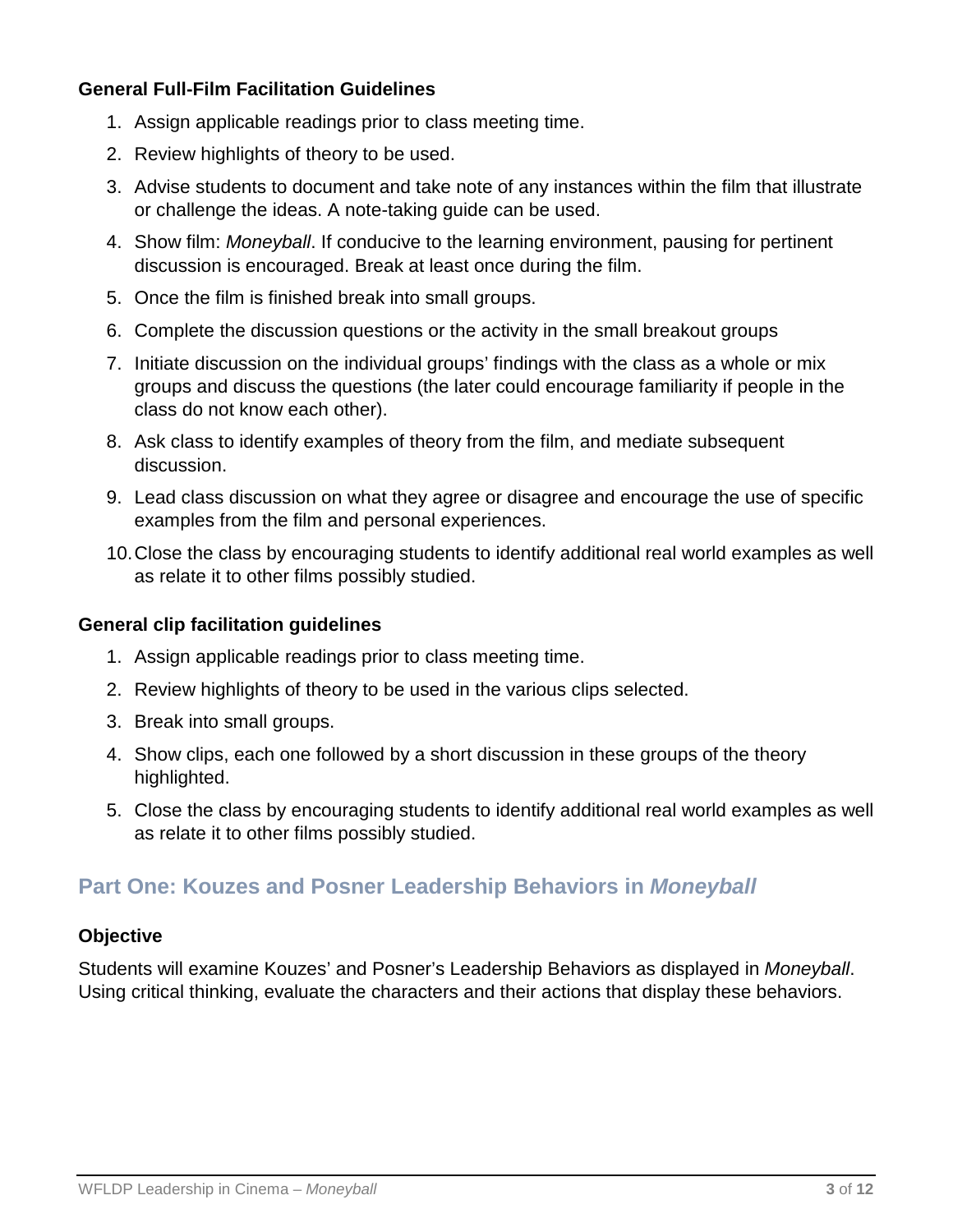### **Clip Usage**

#### *Model the Way*

• These clips [\(http://youtu.be/njAGr-kD91I](http://youtu.be/njAGr-kD91I) and [http://youtu.be/wRPy\\_n\\_xzJo\)](http://youtu.be/wRPy_n_xzJo) show how one player, older and more experienced can model the way for another player, causing strong leadership without a given title or rank.

#### *Inspire a Shared Vision*

• This clip (http://youtu.be/HiB9L3dG-Aw) shows Beane struggling to inspire his contemporaries. In the end he makes the nature of their challenge explicitly clear (note that there is some explicit language in this clip).

#### *Challenge the Process*

- This clip (http://youtu.be/qd1aZb4ORmw) shows Peter Brand going above and beyond his own expectations, challenging the process, which makes him an extremely valuable asset for the team's leadership. Also this idea is challenging the baseball status quo, setting the film in motion, showing exemplary leadership.
	- o Put on the scene: What is the Problem?
		- Differentiate between the institutionalized answer and the answer of someone thinking outside the box.
		- Ask why Beane's thought process is different than the scouts.
	- o Put on the scene: When would you have drafted me?
		- Discuss the implications of Beane's question to the young Yale-grad with no baseball experience.
		- **Why did Beane value his opinion?** 
			- Was it because of the scene with the Indians organization or because of the way he viewed baseball? It was really because Brand did not lie to him. More importantly, Brand did not overvalue Beane like the Mets organization. He did not pretend to know who was gonna make it and who wasn't. For Brand, it was about the wins created by the team, not the team created by the players.
	- o Put on the scene: Believe in the Strategy.
		- **Discuss Beane's reasoning for trading Pena and what it means about** Beane's loyalty towards the strategy Brand and him created.

#### *Enable Others to Act*

• This clip (http://youtu.be/GdC0WspWfWY) shows Beane and Brand allowing an entire team that had otherwise been dismissed to work together to accomplish something larger than they would have alone. They enable the success of the group.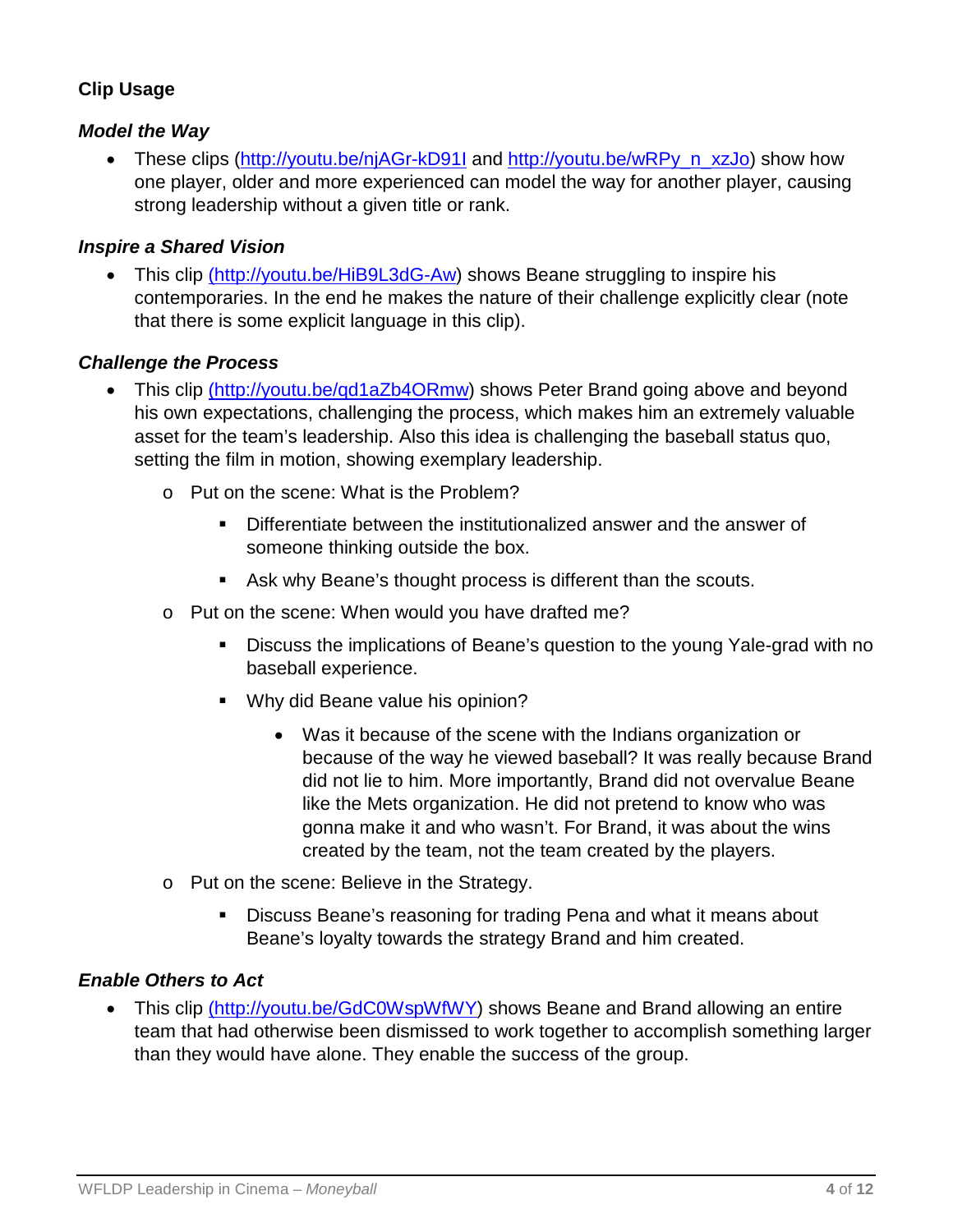#### *Encourage the Heart*

In this clip (http://youtu.be/xn7C6jgl0RI), Peter Brand encourages Beane to leave the A's so he can be validated by a job at the Red Sox. By encouraging the heart he helps guide his superior through a tough decision.

### **Part Two: Maxwell's Leadership Levels in** *Moneyball*

#### **Objective**

In The 5 Levels of Leadership, John C. Maxwell unfolds leadership as a step-by-step process with clear and definable stages. Students will examine John Maxwell's Leadership levels as displayed by Billy Beane in *Moneyball*. Using critical thinking, trace the path of Beane through the levels. Examples and discussion will vary. Have students conclude considering where they are in the process and what they can do to advance.

- Level 1 Position: It's a Great Place to Visit, But You Wouldn't Want to Live There
- Level 2 Permission: You Can't Lead People Until You Like People
- Level 3 Production: Making Things Happen Separates Real Leaders from Wannabes
- Level 4 People Development: Helping Individual Leaders Grow Extends Your Influence and Impact
- Level 5 Pinnacle: The Highest Leadership Accomplishment Is Developing Other Leaders to Level 4

## **Part Three: Wildland Fire Values and Principles in** *Moneyball*

#### **Objective**

Students will identify and synthesize the Wildland Fire Leadership Values and Principles in the film and using critical thinking, evaluate the validity and plausibility to applications in a given real-world situation, especially with respect to the characters Billy Beane and Peter Brand.

#### **Duty Examples and Clip Usage**

#### *Be proficient in your job, both technically and as a leader.*

• What's the Problem? – In this scene, Billy Beane, is seated around the table with his coaches, scouts and new assistant Peter, to strategize for the upcoming draft. He is confrontational, and insists that they are asking the wrong question. Billy Beane is clearly in charge, and he takes charge. At first glance, he may not be adhering to professional standard operating procedures. Challenge the students to explain how he is adhering to these standards (He has little money, and needs to field a competent team. He looked for a new way to judge players and found it in computer statistics and modeling). By adapting and finding an unconventional method, he developed a plan to accomplish his objective.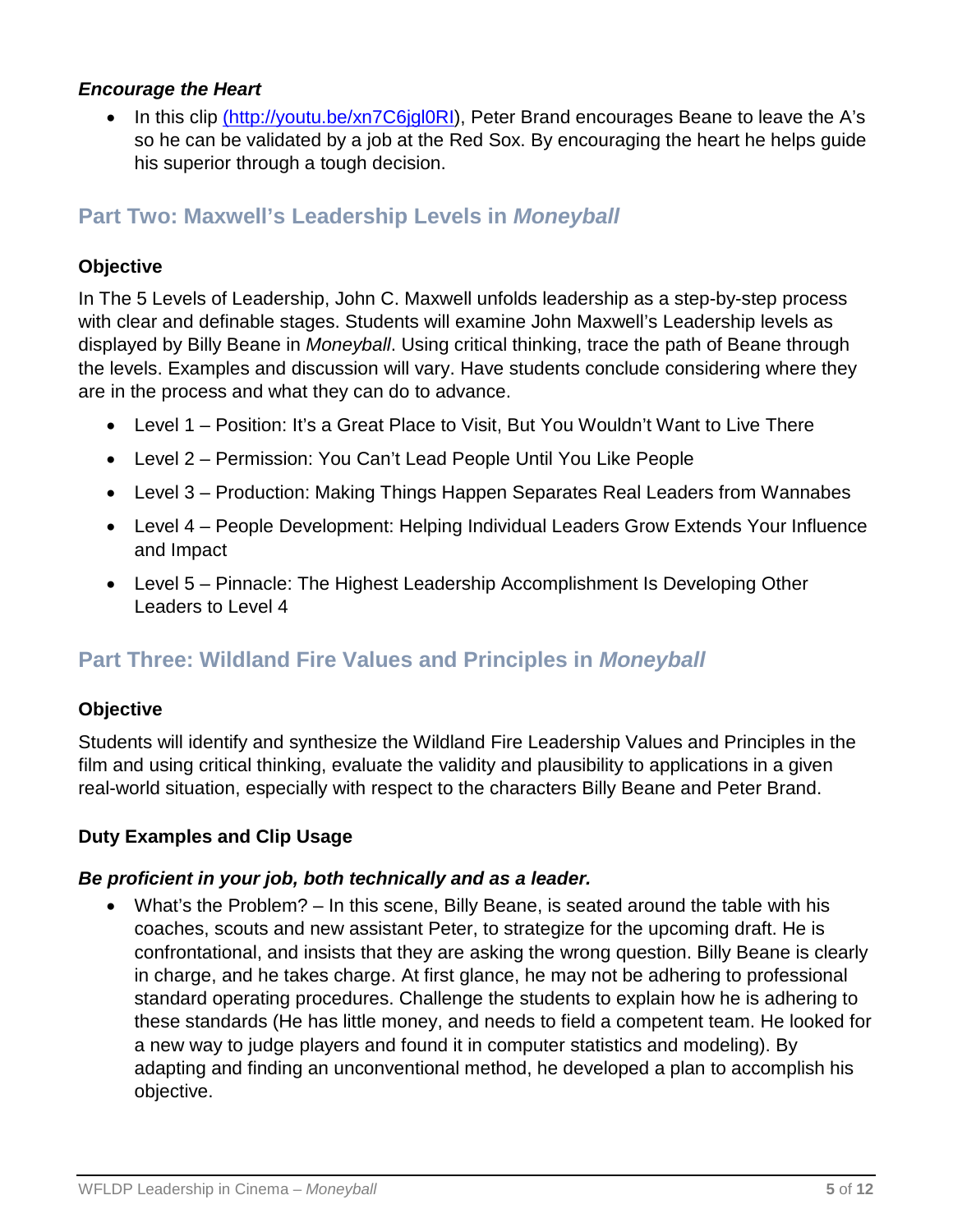#### *Be proficient in your job, both technically and as a leader.*

• The character of Peter Brand exemplifies technical proficiency which causes success for the As. The knowledge he has combined with Beane's leadership proficiency are what cause the team to be able to overcome the financial hurdles in the way of success [\(http://youtu.be/qd1aZb4ORmw\)](http://youtu.be/qd1aZb4ORmw).

#### *Make sound and timely decisions.*

• Billy Beane trades Pena. – Billy had been getting frustrated that Art Howe was benching Hatteberg, who didn't hit as well as Pena, but got on base more. Billy wanted to trade Pena so that Art Howe would have to play Hatteberg at first base. Peter thought that Billy was making an emotional decision that would have consequences, and even get him fired. Billy was aware of the situation and negotiated a trade to force the result that he wanted. He needed this trade to be made at that time, to allow enough more games to show that Hatteberg being at first base was a good call. He was aware of the consequences. Knowing that the players resented paying \$1 for soda, he had the team that was taking Pena agree to stock their soda machine for 3 years.

#### *Making sound and timely decisions.*

• The character of Peter Brand is extraordinarily punctual and thorough, and this allows him to make decisions later on in the film. This clip shows his attitude towards his work, which subsequently is his attitude towards decision making.

#### *Ensure that tasks are understood, supervised and accomplished.*

• Beane in the batting cage, talking to David Justice – David Justice began this scene by being arrogant, and actually telling Billy Beane that he was special, and that Billy was paying him \$7 million. Billy responded by reminding him that the Yankees were paying half of that. Billy then told him that he was smart, knew what was going on, and that Billy needed him to set an example for the younger guys and take on a leadership role. He motivated Justice by telling him that they were playing the Yankees that night, and how he, Beane, would try to show them up, because he's a competitor [\(http://youtu.be/njAGr-kD91I\)](http://youtu.be/njAGr-kD91I).

#### *Develop your subordinates for the future.*

- Billy Beane had Peter tell Pena that he had been traded. Earlier, Bill had role played with Peter how to cut someone from the team. Peter had been struggling, and it felt awkward. Beane had encouraged him to be more direct; that this method was actually easier for everyone. Billy had Peter tell Pena, because Pena was a strong player, and being traded to the Tigers was not bad for him. He took the news well, as Billy had known he would, and this made Peter more confident in a necessary part of management; delivering tough news.
- In this clip, Beane interacts with the players, conveying the seriousness of the losing game they have just played. He is tough, but they begin to understand the importance of winning. He develops them into a winning team [\(http://youtu.be/RyyGgcRqrhs\)](http://youtu.be/RyyGgcRqrhs). Here he is also seen using a different method, but still developing subordinate [\(http://youtu.be/nAnh\\_ZLGrcE\)](http://youtu.be/nAnh_ZLGrcE).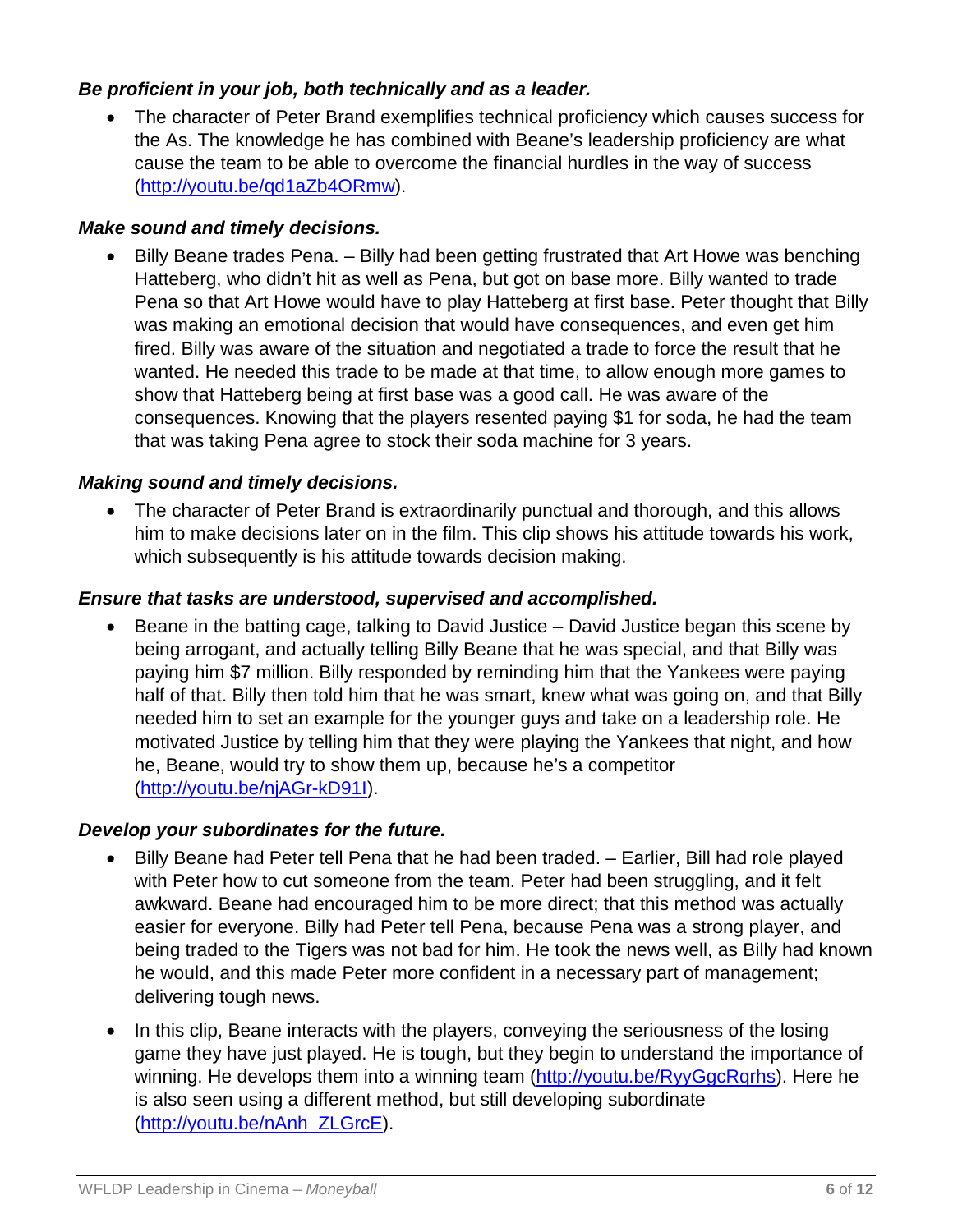#### *Ensure that tasks are understood, supervised and accomplished.*

• Beane makes the problem known even if there is resistance to the truth. Note there is explicit language in this clip (http://youtu.be/HiB9L3dG-Aw).

#### *Develop a plan to accomplish given objectives.*

• When Beane hires Brand and they develop a plan to replace Giambi, Damon, and Isringhausen.

#### *"Take charge when in charge."*

• When Beane trades Pena, the A's best player, to stop the manager from undermining Beane by starting Pena instead of Hatterburg.

#### *"Issue clear instructions."*

- Beane telling the players to take more pitches. In this scenario, Beane was acting more like the manager of the team instead of the general manager. It was important to Beane that each player knew what they were there for.
- When Billy walks in on the players singing and dancing after they have lost a game he asks a few pointed questions [\(https://youtu.be/o9Q0kp8CMFQ\)](https://youtu.be/o9Q0kp8CMFQ). Duty is seen when Billy takes charge in this situation because he sees that his players are acting out of line. He puts them back in place and ensures that they know what tasks they are supposed to be performing. He is developing them and helping them grow as players.

#### **Integrity Examples and Clip Usage**

• When Peter Brand and Billy Beane are having a conversation about whether or not to get rid of Pena, Brand questions Billy's decision to get rid of him [\(https://youtu.be/nAnh\\_ZLGrcE\)](https://youtu.be/nAnh_ZLGrcE). He first accepts responsibility for this action by saying that he might be fired but that his life. And then he starts asking questions of Brand and asking if he is sure. This gives Brand the confidence he needs to go along with the decision.

#### **Respect Examples and Clip Usage**

#### *Build the team.* **(**<https://youtu.be/njAGr-kD91I>**)**

- When Billy Beane approaches David Justice while he is in the batting cage they have a conversation about what both of them are trying to do. Billy recognizes that David Justice is an experienced player and can help him lead this team.
- Billy Beane went over statistics and strategies with individual players, Recognized players' accomplishments and gave them pointers.

#### *Keep subordinated informed.*

- Billy told Steve Justice exactly what he was there to do (Not paying him for the player he was, paying to squeeze the last drops of baseball out of him.
- Billy was up-front with Art Howe about his contract situation he hadn't received an offer yet because they lost the last game of the series.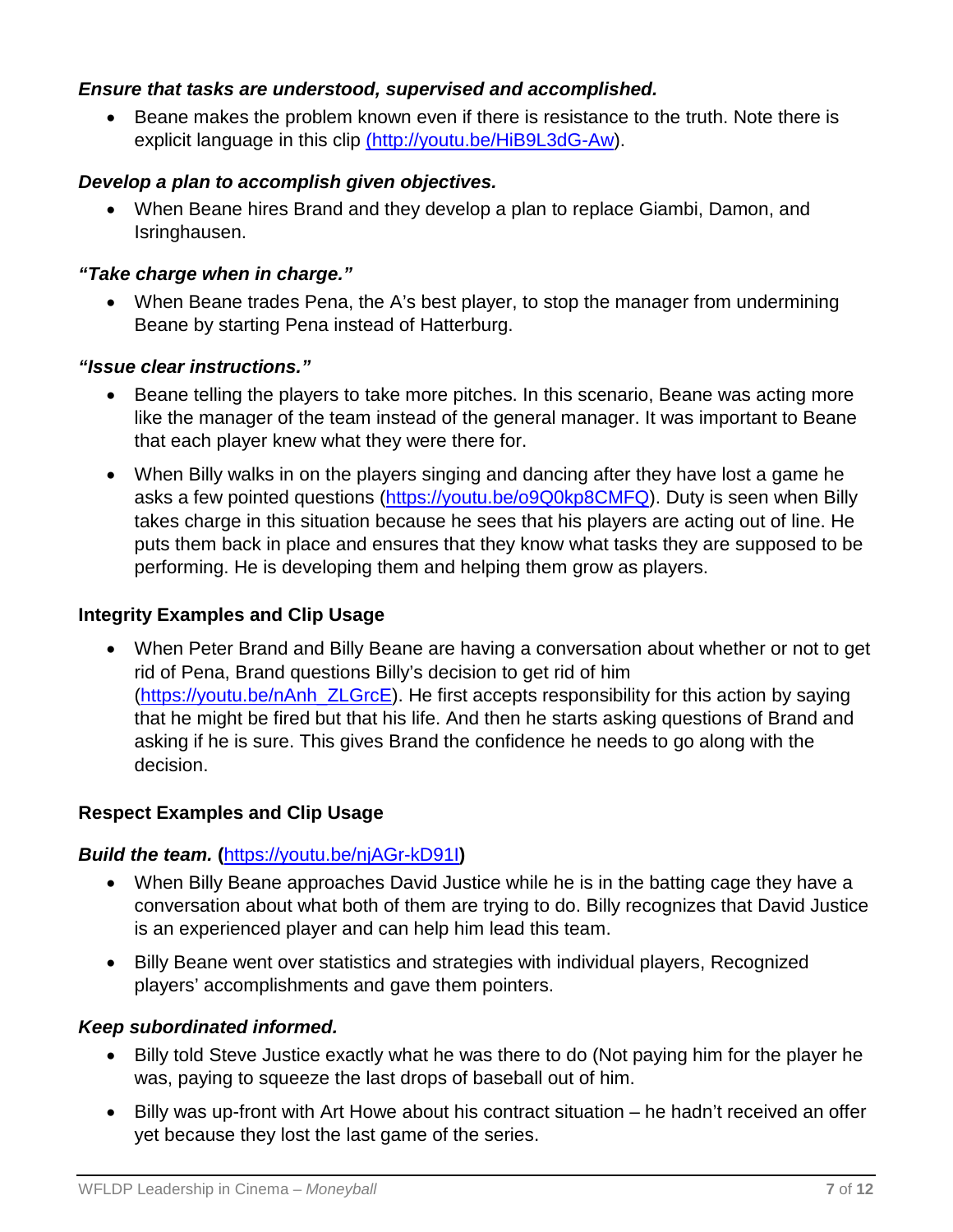#### *Employ your subordinates in accordance with their capabilities.*

• Billy and Peter only went after players who could get on base.

#### **General Discussion Questions**

- It is important as a General Manager to understand one's duty to the team. The GM is designed to come up with a strategy that is for the best of the team as a whole not the individual players. How do you decided between duty and ethics?
- Who is in charge? Should Beane listened to his advisors or stuck to his gut feeling and his statistical advisor? How does the agreement with Dave Justice help with Beane's plan for the team?
- Beane tends to open up to those who share the same vision as him. At the same time he tends to alienate the veteran scouts that disapprove of his methods. Is it the leader's duty to be transparent to his/her subordinates? Does transparency build trust and morale or does is lead to doubt in leadership?
- Explain how duty, integrity and respect play a pivotal role in the plot of *Moneyball*.
- Briefly discuss a sub-character who exemplifies duty in the film. Integrity. Respect.
- Does duty always have a positive effect on group interactions? Explain, and cite examples from the film. Integrity? Respect?

## **Part Four: Leadership Traits in** *Moneyball*

#### **Objective**

Students will key traits of leaders in the film and using critical thinking, particularly with respect to the character of Billy Beane.

| <b>Trait</b>                                                  | <b>Character</b>   | <b>Scene or Action/Dialogue</b>                                                                                                                                                                                                                                                                                                                                                                                      |
|---------------------------------------------------------------|--------------------|----------------------------------------------------------------------------------------------------------------------------------------------------------------------------------------------------------------------------------------------------------------------------------------------------------------------------------------------------------------------------------------------------------------------|
| Drive: achievement, ambition,<br>energy, tenacity, initiative | <b>Billy Beane</b> | Beane developed a new way to look at<br>baseball that involved statistics, and this would<br>allow his small market team to compete. He<br>would not back down. He traded Pena to force<br>Art Howe to play the team the way that he had<br>envisioned it. He wanted to win. He didn't get<br>sentimental about players; he fired the pitcher<br>Magnante minutes before the game, with his<br>family in the stands. |

### **KIRKPATRICK AND LOCKE LEADERSHIP TRAITS**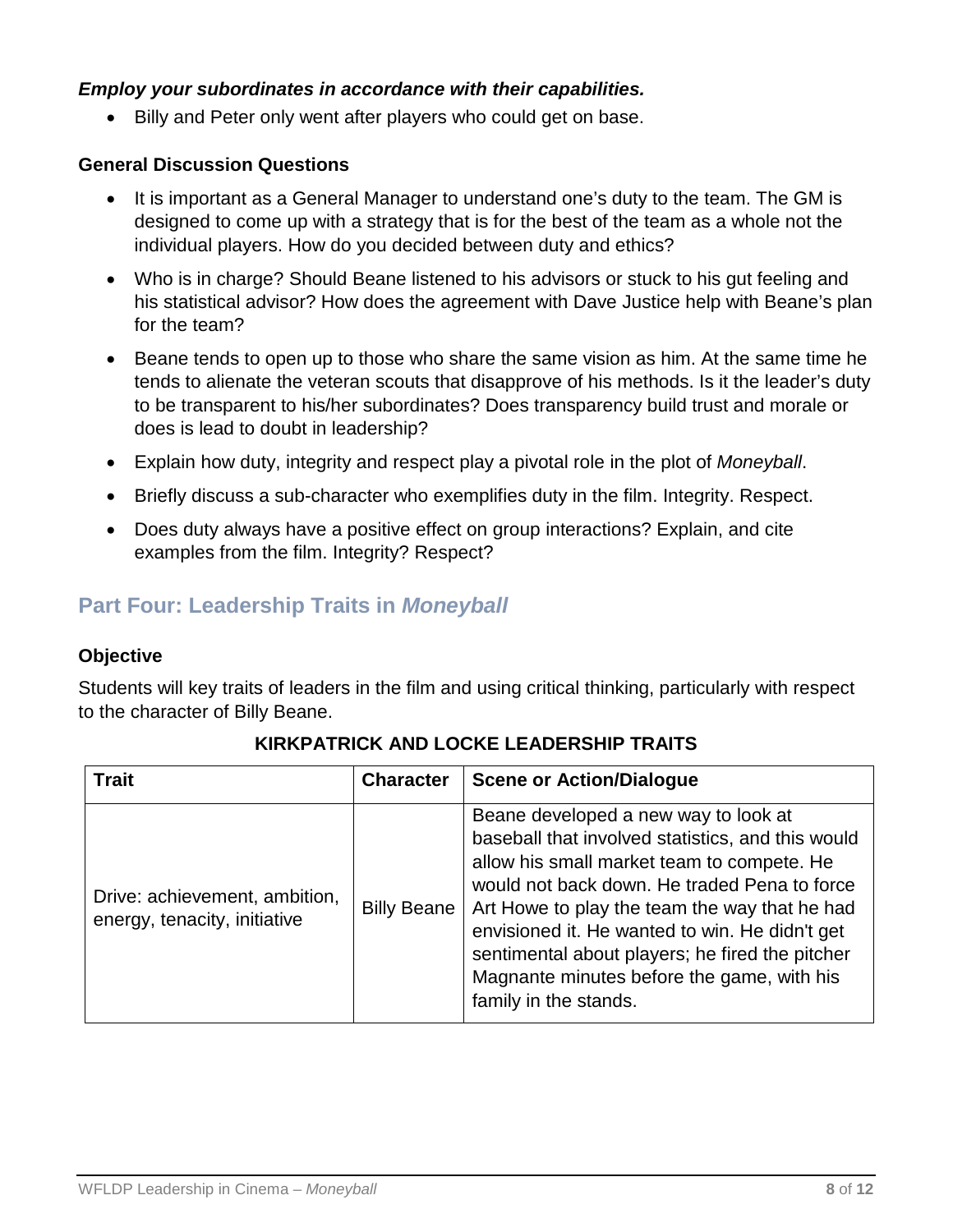| <b>Trait</b>                                                  | <b>Character</b>   | <b>Scene or Action/Dialogue</b>                                                                                                                                                                                                                                                                                                                                                                                                                           |
|---------------------------------------------------------------|--------------------|-----------------------------------------------------------------------------------------------------------------------------------------------------------------------------------------------------------------------------------------------------------------------------------------------------------------------------------------------------------------------------------------------------------------------------------------------------------|
| <b>Leadership Motivation</b><br>(personalized vs. socialized) | <b>Billy Beane</b> | Billy Beane's leadership motivation was<br>socialized and not personalized. He did not<br>want to acquire power solely to dominate<br>others. He wanted to use his power to achieve<br>a common goal of being a winning team. He<br>wanted others to share his vision. He listened<br>to Peter Brand's idea and then explained the<br>concept to his coaches, scouts & also to his<br>players. He told his players to get on base, and<br>how to do this. |
| Honesty and Integrity                                         | <b>Billy Beane</b> | Billy Beane consistently told the truth to his<br>players, and told it directly. He told Scott<br>Hatteberg that his was the only deal that hew<br>would get, and that he knew he didn't know<br>how to play first base. He confronted David<br>Justice and spoke with him honestly about his<br>career & what Billy expected out of him. He<br>turned down the Boston Red Sox offer because<br>he felt he would have taken it only for the<br>money.     |
| Self-Confidence (including<br>emotional stability)            | <b>Billy Beane</b> | Billy had the self-confidence to adopt Peter<br>Brand's strategy and see it through, even<br>facing the resistance of his coaches and<br>scouts.                                                                                                                                                                                                                                                                                                          |
| <b>Cognitive Ability</b>                                      | <b>Billy Beane</b> | Billy had the ability to realize that as a small<br>market team, that he couldn't buy big talent and<br>needed a different way to buy runs, which win<br>baseball games. His judgment and analytical<br>ability enabled him to think of baseball as a<br>business, and not as a sport.                                                                                                                                                                    |
| Knowledge of the Business                                     | <b>Billy Beane</b> | As a former player, Billy had inside knowledge,<br>particularly about potential, talent, and other<br>intangible traits that had been historically<br>regarded highly, but did not always materialize.<br>His foresight, to ask to become a scout when<br>his career wasn't matching his top round draft<br>pick potential, shows an innate knowledge of<br>baseball as a business.                                                                       |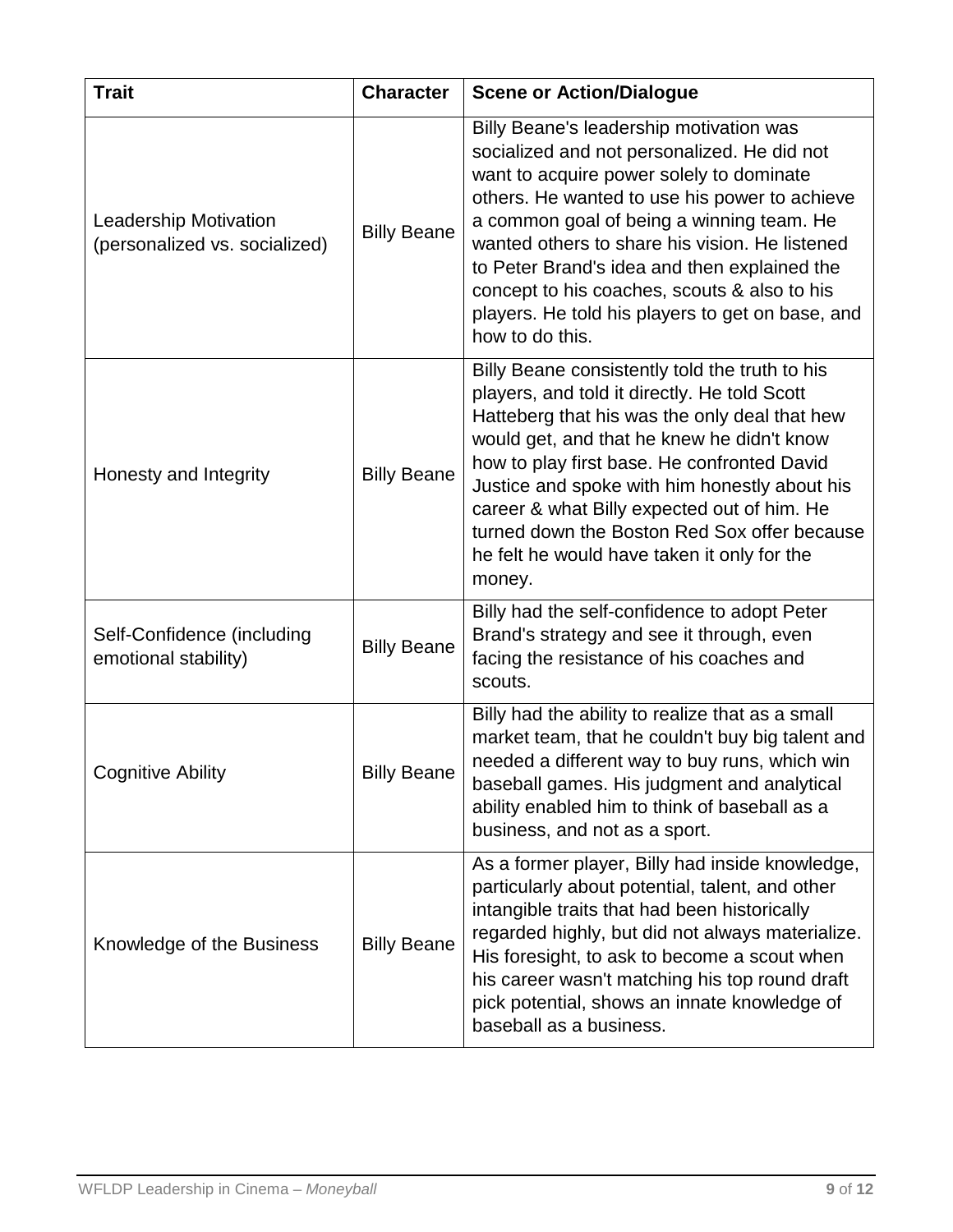| <b>Trait</b>                                                                       | <b>Character</b>   | <b>Scene or Action/Dialogue</b>                                                                                                                                                                                                                                                                                                                                                                                                        |
|------------------------------------------------------------------------------------|--------------------|----------------------------------------------------------------------------------------------------------------------------------------------------------------------------------------------------------------------------------------------------------------------------------------------------------------------------------------------------------------------------------------------------------------------------------------|
| Other Traits (weaker support);<br>charisma, creativity/originality,<br>flexibility | <b>Billy Beane</b> | Billy had charisma, even though he was direct.<br>In cutting Jeremy Giambi, he did it himself, and<br>told him he was a good player, which was true,<br>and which Jeremy believed. Beane certainly<br>showed creativity and originality in using<br>statistics to guide and mold his team. He was<br>flexible in adopting the new strategy, but was<br>inflexible of anyone who did not share his<br>vision, or follow his directives. |

## **Part Five: Styles and Adaptive Leadership** *Moneyball*

#### **Objective**

Students review the concept of Adaptive Leadership as well as Goleman's Styles in the film and using critical thinking, identify and discuss examples and how it may pertain to real world examples.

#### **Discussion Questions**

- In what ways did Billy exhibit an authoritative style of leadership within the movie *Moneyball*? Be specific with certain scenes.
	- o Example: Billy first showed authoritative style of leadership when he first brought Pete to the meeting with all of the scouts. Previously Billy had gone into a meeting with the scouts with the understanding that the A's needed some sort of change, he just didn't know what that change was at the time. When he brought Pete to the meeting, Billy had already made up his mind as to how they would be selecting new players. The scouts are there to consult with Billy and give him advice, but because he had already made up his mind about how and who he would be drafting, he went into this meeting intending to tell them who the A's were going to draft rather than consult them about it.
	- o Another instance where Billy was acting as an autocratic leader was when he decided to trade Giombi and Pena. The head coach, Art Howe, was unwilling to follow Billy's original plan to play specific players at certain positions, because of this the team that Billy had assembled was essentially useless and dysfunctional. Art was being so stubborn about who he would be playing that Billy was forced to go over his head and simply trade the players that Art refused to sit. This not only forced Art to play those originally intended players, but also showed him exactly how serious Billy was about his plan.
- Do you agree with some of the more dire decisions Billy made, such as trading their star players, in an attempt to get his original plan working? Would another style of leadership have worked in this situation? If yes then what would Billy have done differently in order to get what he wanted?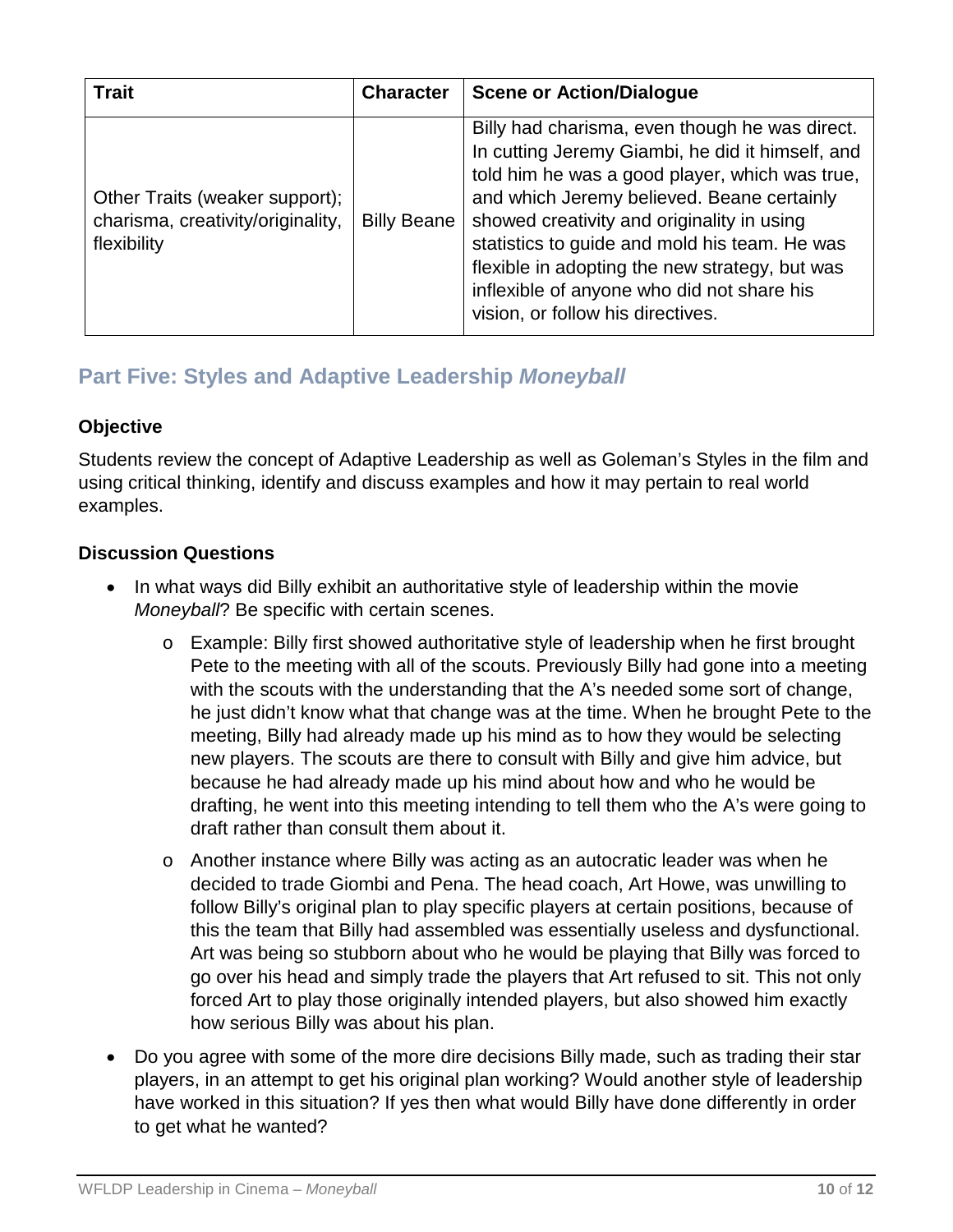- o Example: Billy's decisions were not only risky but very necessary. He had a lot riding on the success of his team because of his decision to pick his team the way he did. The biggest risk Billy took was to go over the scouts' heads and chose players from a statistical point rather than conventional methods. If he were to ensure the success of his original plan, everything needed to go exactly according to plan. With so many forces working against him (Art Howe, the dysfunctional team itself, and so much skepticism from critics) the way he handled each situation was very appropriate. With so many methods of leadership, it is hard to determine whether another style would have worked. Though, it is very likely. In the end Billy had the right idea to stick with his gut instinct and follow through with his original plan. The risks he took were more than appropriate given the circumstances.
- What adaptations did Billy undergo in order to ensure the success of his team? Note any specific things he did differently at the end of the movie than from the beginning. Also, in your opinion, who was the most influential person on Billy? Why?
	- o Example: Some of the changes Billy had to undergo throughout the movie forced him to come out of his comfort zone and confront issues that he previously wouldn't face. One of the major changes he went through was talking to the players. He made it very clear that he never before intended to create relationships with his players. The reason why he ended up changing his attitude about this was because the players were at a sort of disconnect trying to figure out their purpose on the team. The individuals that Billy had drafted in the beginning of the year, all held a specific purpose to the team. Billy realized the only way for them to acknowledge this purpose was to actually have one on one time with them and essentially spell it out for them. Pete was the biggest influence on Billy. Not only did he bring to light the analytical method of choosing players, which was arguably the most influential happening within the story, but he was able to help Billy tackle negative habits that he still held onto. The habits included not watching the games, and creating player manager relationships.
- Is there any case in which Billy Beane applied a leadership style that wasn't appropriate for the subordinate he was leading? For example, was he delegating to an incompetent subordinate or directing someone who was very competent?
- Did Billy Beane seem to show any preference for a leadership style from Blanchard's theory?
- How does this model distinguish leadership styles rather than management styles?
- What is your favorite way of leading (directing, coaching, supporting, or delegating)? What can you learn from Billy's actions and functions as a leader?